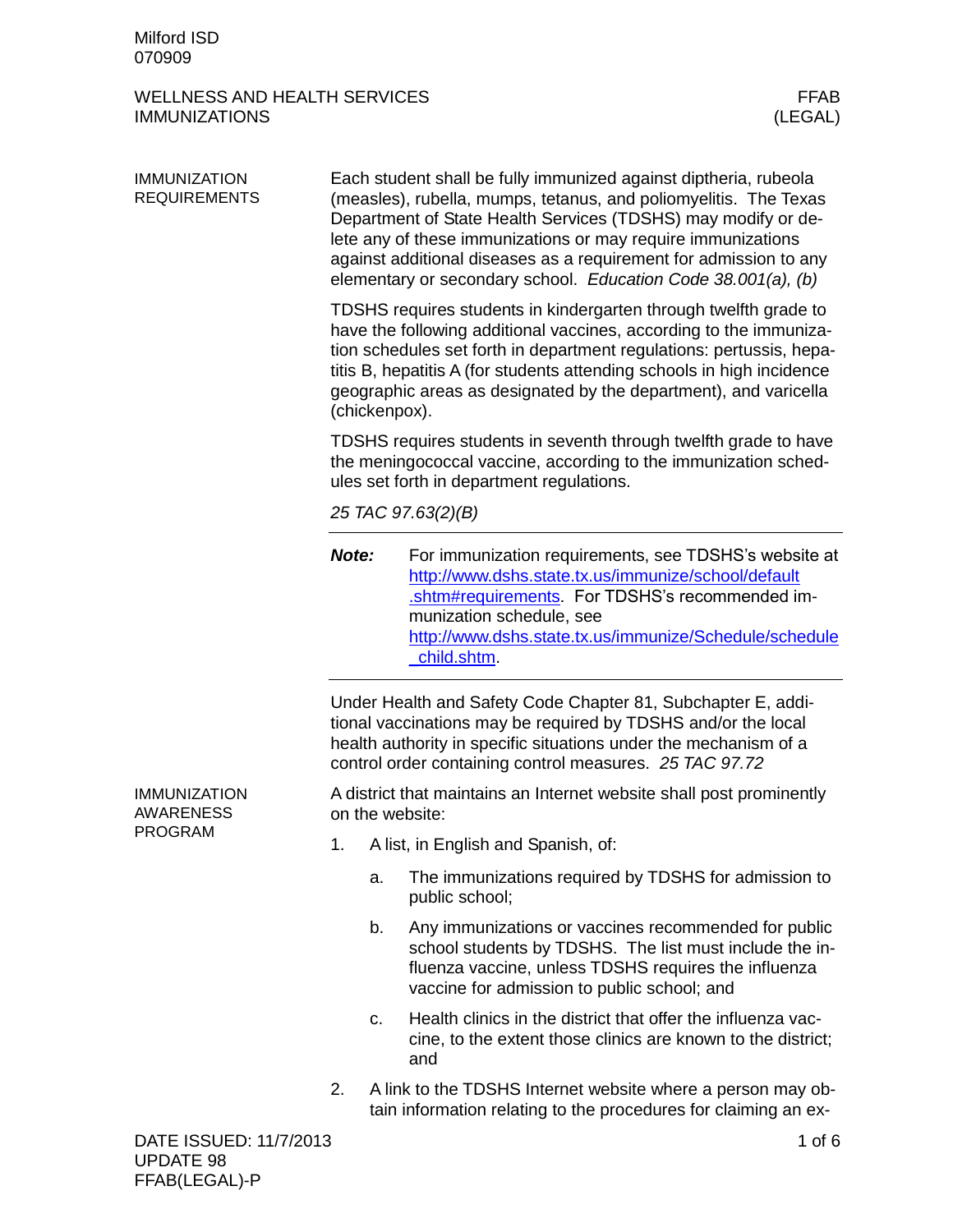|                                        |    |    | emption from the immunization requirements. The link must<br>be presented in the same manner as the information provided<br>under paragraph 1.                                                                                                                                                                                                                                                                                                |
|----------------------------------------|----|----|-----------------------------------------------------------------------------------------------------------------------------------------------------------------------------------------------------------------------------------------------------------------------------------------------------------------------------------------------------------------------------------------------------------------------------------------------|
|                                        |    |    | Education Code 38.019                                                                                                                                                                                                                                                                                                                                                                                                                         |
| <b>APPLICABILITY</b>                   |    |    | The vaccine requirements apply to all students entering, attending,<br>enrolling in, and/or transferring to a district. 25 TAC 97.61(a)                                                                                                                                                                                                                                                                                                       |
| <b>EXCEPTIONS</b>                      |    |    | Immunization is not required for admission to a district:                                                                                                                                                                                                                                                                                                                                                                                     |
|                                        | 1. |    | If the student submits to the admitting official:                                                                                                                                                                                                                                                                                                                                                                                             |
| <b>MEDICAL</b><br><b>REASONS</b>       |    | a. | An affidavit or a certificate signed by the student's physi-<br>cian (M.D. or D.O.) who is duly registered and licensed<br>to practice medicine in the United States and who has<br>examined the student.                                                                                                                                                                                                                                     |
|                                        |    |    | The affidavit or certificate must state that, in the physi-<br>cian's opinion, the immunization required is medically<br>contraindicated or poses a significant risk to the health<br>and well-being of the student or any member of the stu-<br>dent's household. Unless it is written in the statement<br>that a lifelong condition exists, the exemption statement<br>is valid for only one year from the date signed by the<br>physician. |
|                                        |    |    | <b>or</b>                                                                                                                                                                                                                                                                                                                                                                                                                                     |
| <b>REASONS OF</b><br><b>CONSCIENCE</b> |    | b. | An affidavit signed by the student or, if a minor, the stu-<br>dent's parent or guardian stating that the student de-<br>clines immunization for reasons of conscience, including<br>a religious belief. The affidavit will be valid for a two-<br>year period.                                                                                                                                                                               |
|                                        |    |    | The affidavit must be on a form obtained from the<br>TDSHS and must be submitted to the admitting official<br>not later than the 90th day after the date the affidavit is<br>notarized.                                                                                                                                                                                                                                                       |
|                                        |    |    | A student who has not received the required immuniza-<br>tions for reasons of conscience may be excluded from<br>school in times of emergency or epidemic declared by<br>the commissioner of state health services.                                                                                                                                                                                                                           |
|                                        |    |    | or                                                                                                                                                                                                                                                                                                                                                                                                                                            |
| <b>MILITARY DUTY</b>                   | 2. |    | If the student can prove that he or she is a member of the<br>armed forces of the United States and is on active duty.                                                                                                                                                                                                                                                                                                                        |
|                                        |    |    | Education Code 38.001(c), (c-1), (f); Health and Safety Code<br>161.004(a), (d)(2), .0041; 25 TAC 97.62                                                                                                                                                                                                                                                                                                                                       |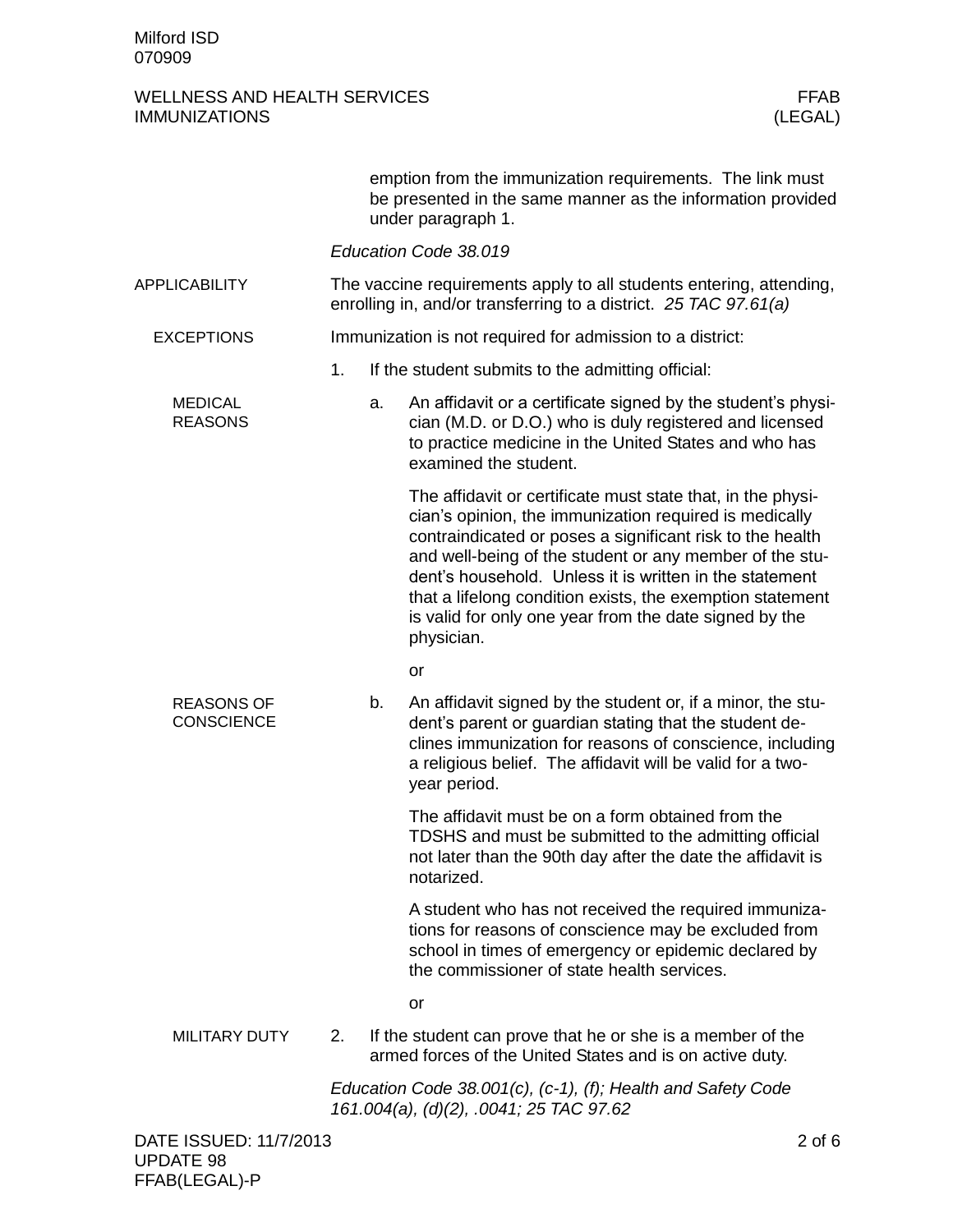| <b>PROVISIONAL</b><br><b>ADMISSION</b>      | A student may be provisionally admitted or enrolled if the student<br>has begun the required immunizations. The student must have an<br>immunization record that indicates the student has received at<br>least one dose of each age-appropriate vaccine specified in the<br>regulations.                                                                                                                                                                                      |
|---------------------------------------------|--------------------------------------------------------------------------------------------------------------------------------------------------------------------------------------------------------------------------------------------------------------------------------------------------------------------------------------------------------------------------------------------------------------------------------------------------------------------------------|
| <b>COMPLETION OF</b><br><b>VACCINATIONS</b> | To remain enrolled, the student must continue to receive the nec-<br>essary immunizations as rapidly as medically feasible. The student<br>must complete the required subsequent doses in each vaccination<br>series on schedule and provide acceptable evidence of vaccination<br>to a district.                                                                                                                                                                              |
| <b>REVIEW OF STATUS</b>                     | A school nurse or school administrator shall review the immuniza-<br>tion status of a provisionally enrolled student every 30 days to en-<br>sure continued compliance in completing the required doses of<br>vaccination. If, at the end of the 30-day period, a student has not<br>received a subsequent dose of vaccine, the student is not in com-<br>pliance and a district will exclude the student from school attend-<br>ance until the required dose is administered. |
| <b>HOMELESS</b><br><b>STUDENT</b>           | A student who is homeless, as defined in the McKinney-Vento<br>Homeless Education Act, shall be admitted temporarily for 30 days<br>if acceptable evidence of vaccination is not available. The school<br>shall promptly refer the student to appropriate public health pro-<br>grams to obtain the required vaccinations. [See FD and FDC]                                                                                                                                    |
| <b>TRANSFER</b><br><b>STUDENTS</b>          | A student can be enrolled provisionally for no more than 30 days if<br>he or she transfers from one Texas school to another, and is await-<br>ing the transfer of the immunization record.                                                                                                                                                                                                                                                                                     |
| <b>MILITARY</b><br><b>DEPENDENTS</b>        | A military dependent can be enrolled provisionally for no more than<br>30 days if the student transfers from one school to another and is<br>awaiting the transfer of the immunization record. [See FDD]                                                                                                                                                                                                                                                                       |
|                                             | The collection and exchange of information pertaining to immuniza-<br>tions shall be subject to confidentiality provisions prescribed by<br>federal law.                                                                                                                                                                                                                                                                                                                       |
|                                             | Education Code 38.001(e), 162.002 art. IV, C; 25 TAC 97.66, .69;<br>Atty. Gen. Op. GA-178 (2004)                                                                                                                                                                                                                                                                                                                                                                               |
| <b>EVIDENCE OF</b><br><b>IMMUNIZATION</b>   | A student shall show acceptable evidence of vaccination before<br>entry, attendance, or transfer to a district. 25 TAC 97.63(2)                                                                                                                                                                                                                                                                                                                                                |
|                                             | Vaccines administered after September 1, 1991, shall include the<br>month, day, and year each vaccine was administered. The follow-<br>ing documentation is acceptable:                                                                                                                                                                                                                                                                                                        |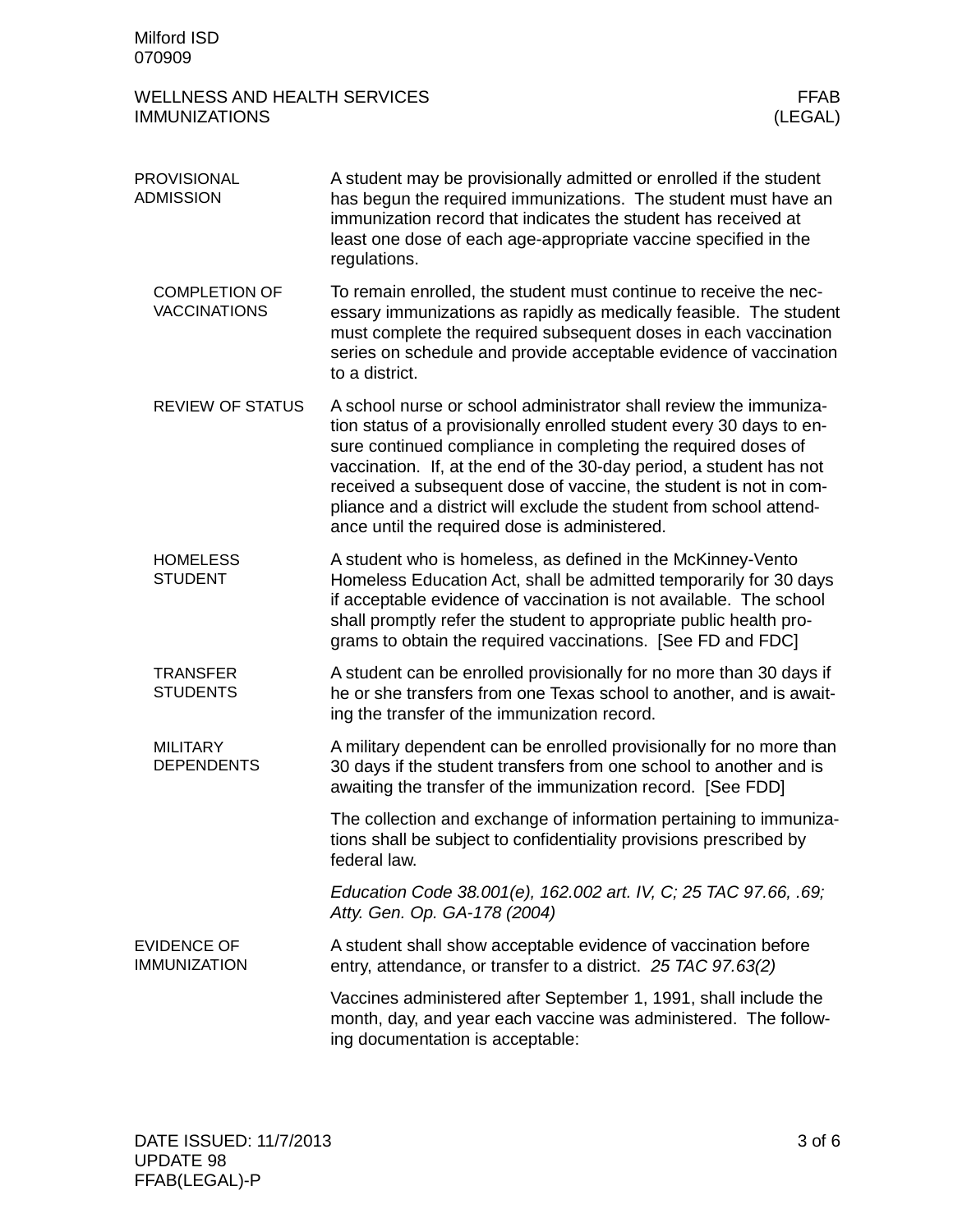|                                       |                                      | 1.                                                                                                                                                                                                                                                                                                                                                                      | Documentation of vaccines administered that includes the<br>signature or stamp of the physician or his or her designee, or<br>public health personnel;                                                                                                                                                                                                                                                       |  |  |  |
|---------------------------------------|--------------------------------------|-------------------------------------------------------------------------------------------------------------------------------------------------------------------------------------------------------------------------------------------------------------------------------------------------------------------------------------------------------------------------|--------------------------------------------------------------------------------------------------------------------------------------------------------------------------------------------------------------------------------------------------------------------------------------------------------------------------------------------------------------------------------------------------------------|--|--|--|
|                                       |                                      | 2.                                                                                                                                                                                                                                                                                                                                                                      | An official immunization record generated from a state or local<br>health authority, such as a registry; or                                                                                                                                                                                                                                                                                                  |  |  |  |
|                                       |                                      | 3.                                                                                                                                                                                                                                                                                                                                                                      | A record received from school officials including a record from<br>another state.                                                                                                                                                                                                                                                                                                                            |  |  |  |
|                                       |                                      | 25 TAC 97.68                                                                                                                                                                                                                                                                                                                                                            |                                                                                                                                                                                                                                                                                                                                                                                                              |  |  |  |
|                                       |                                      | Serologic confirmations of immunity to measles, rubella, mumps,<br>hepatitis A, hepatitis B, or varicella are acceptable. Evidence of<br>measles, rubella, mumps, hepatitis A, hepatitis B, or varicella ill-<br>nesses must consist of a valid laboratory report that indicates ei-<br>ther confirmation of immunity or infection.                                     |                                                                                                                                                                                                                                                                                                                                                                                                              |  |  |  |
|                                       |                                      | A written statement from a parent, legal guardian, managing con-<br>servator, school nurse, or physician attesting to a child's positive<br>history of varicella disease (chickenpox) or varicella immunity is<br>acceptable in lieu of a vaccine record for that disease. [See the<br>form on TDSHS's website at<br>http://www.dshs.state.tx.us/immunize/docs/c-9.pdf] |                                                                                                                                                                                                                                                                                                                                                                                                              |  |  |  |
|                                       |                                      | 25 TAC 97.65                                                                                                                                                                                                                                                                                                                                                            |                                                                                                                                                                                                                                                                                                                                                                                                              |  |  |  |
| <b>IMMUNIZATION</b><br><b>RECORDS</b> |                                      |                                                                                                                                                                                                                                                                                                                                                                         | Not later than the 30th day after a parent or other person with legal<br>control of a student under a court order enrolls the student in a dis-<br>trict, the parent or other person, or the district in which the student<br>most recently attended school, shall furnish to the district a record<br>showing that the student has the required immunizations. Educa-<br>tion Code $25.002(a)(3)$ , $(a-1)$ |  |  |  |
|                                       |                                      |                                                                                                                                                                                                                                                                                                                                                                         | Each district shall keep an individual immunization record during<br>the period of attendance for each student admitted. The records<br>shall be sufficient for a valid audit to be completed. The records<br>shall be open for inspection at all reasonable times by TEA, local<br>health departments, or the TDSHS. Education Code 38.002(a);<br>25 TAC 97.67                                              |  |  |  |
|                                       | <b>TRANSFER OF</b><br><b>RECORDS</b> |                                                                                                                                                                                                                                                                                                                                                                         | Each district shall cooperate in transferring students' immunization<br>records to other schools. Specific approval from students, parents,<br>or guardians is not required before transferring those records. Ed-<br>ucation Code 38.002(b)                                                                                                                                                                 |  |  |  |
|                                       | <b>ANNUAL REPORT</b>                 |                                                                                                                                                                                                                                                                                                                                                                         | Districts shall submit annual reports of the immunization status of<br>students, in a format prescribed by TDSHS, to monitor compliance<br>with immunization requirements. All districts shall submit the report                                                                                                                                                                                             |  |  |  |
|                                       |                                      |                                                                                                                                                                                                                                                                                                                                                                         |                                                                                                                                                                                                                                                                                                                                                                                                              |  |  |  |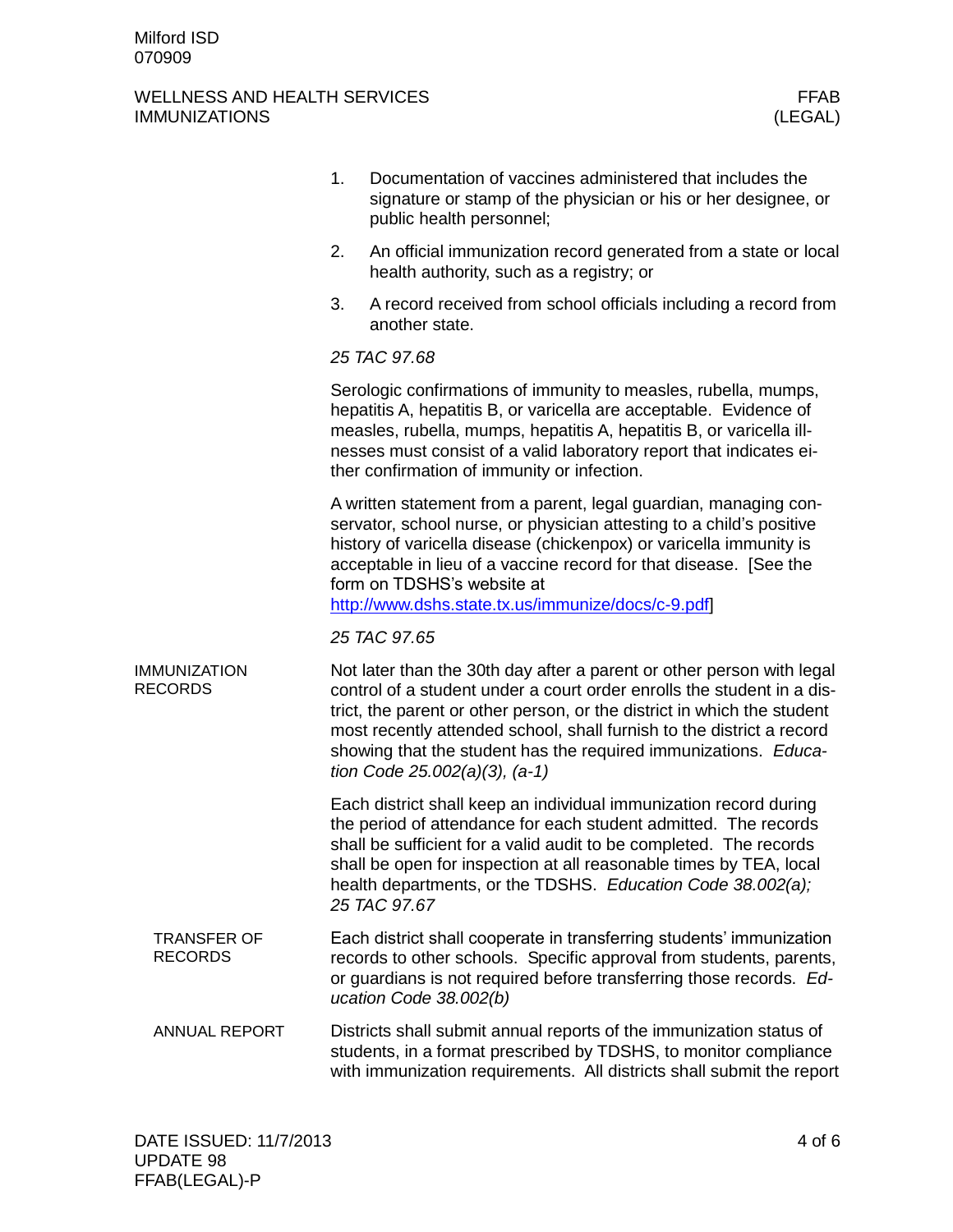#### WELLNESS AND HEALTH SERVICES FRAGE IN A SERVICE STATE OF THE SERVICE STATE IN A SERVICE STATE OF THE SERVICE S<br>IMMUNIZATIONS (LEGAL) **IMMUNIZATIONS**

|                                              |                                                                                                                                                                                                                                                                                                                                                           | at the time and in the manner indicated in the instructions printed<br>on the form. Education Code 38.002(c); 25 TAC 97.71                                                                                |  |  |  |
|----------------------------------------------|-----------------------------------------------------------------------------------------------------------------------------------------------------------------------------------------------------------------------------------------------------------------------------------------------------------------------------------------------------------|-----------------------------------------------------------------------------------------------------------------------------------------------------------------------------------------------------------|--|--|--|
| CONSENT TO<br><b>IMMUNIZATION</b>            | In addition to persons authorized to consent to immunization under<br>Family Code Chapters 151 (parents) and 153 (conservators), the<br>following persons may consent to the immunization of a child:                                                                                                                                                     |                                                                                                                                                                                                           |  |  |  |
|                                              | 1.                                                                                                                                                                                                                                                                                                                                                        | A guardian of the child; and                                                                                                                                                                              |  |  |  |
|                                              | 2.                                                                                                                                                                                                                                                                                                                                                        | A person authorized under the law of another state or a court<br>order to consent for the child.                                                                                                          |  |  |  |
|                                              | Family Code 32.101(a)                                                                                                                                                                                                                                                                                                                                     |                                                                                                                                                                                                           |  |  |  |
|                                              | The district in which the child is enrolled may give consent to the<br>immunization if:                                                                                                                                                                                                                                                                   |                                                                                                                                                                                                           |  |  |  |
|                                              | 1.                                                                                                                                                                                                                                                                                                                                                        | The persons listed above are not available; and                                                                                                                                                           |  |  |  |
|                                              | 2.                                                                                                                                                                                                                                                                                                                                                        | The district has written authorization to consent from a person<br>listed above.                                                                                                                          |  |  |  |
|                                              |                                                                                                                                                                                                                                                                                                                                                           | Family Code 32.101(b)(5)                                                                                                                                                                                  |  |  |  |
|                                              |                                                                                                                                                                                                                                                                                                                                                           | A district may not consent for the child if it has actual knowledge<br>that a person listed above has:                                                                                                    |  |  |  |
|                                              | 1.                                                                                                                                                                                                                                                                                                                                                        | Expressly refused to give consent to the immunization;                                                                                                                                                    |  |  |  |
|                                              | 2.                                                                                                                                                                                                                                                                                                                                                        | Been told not to consent for the child; or                                                                                                                                                                |  |  |  |
|                                              | 3.                                                                                                                                                                                                                                                                                                                                                        | Withdrawn a prior written authorization for the district to con-<br>sent.                                                                                                                                 |  |  |  |
|                                              |                                                                                                                                                                                                                                                                                                                                                           | Family Code 32.101(c)                                                                                                                                                                                     |  |  |  |
| <b>CONSENT BY CHILD</b>                      | A child may consent to the child's own immunization for a disease if<br>the child is pregnant or is the parent of a child and has actual cus-<br>tody of that child, and the Centers for Disease Control and Preven-<br>tion recommend or authorize the initial dose of an immunization for<br>that disease to be administered before seven years of age. |                                                                                                                                                                                                           |  |  |  |
|                                              | Consent by a child to immunization is not subject to disaffirmance<br>because of minority. A health-care provider or facility may rely on<br>the written statement of the child containing the grounds on which<br>the child has capacity to consent to the child's immunization.                                                                         |                                                                                                                                                                                                           |  |  |  |
|                                              |                                                                                                                                                                                                                                                                                                                                                           | Family Code 32.1011                                                                                                                                                                                       |  |  |  |
| <b>DUTY TO PROVIDE</b><br><b>INFORMATION</b> |                                                                                                                                                                                                                                                                                                                                                           | A district that consents to immunization of a child shall provide the<br>health-care provider with sufficient and accurate health history and<br>other information as set forth in Family Code 32.101(e). |  |  |  |